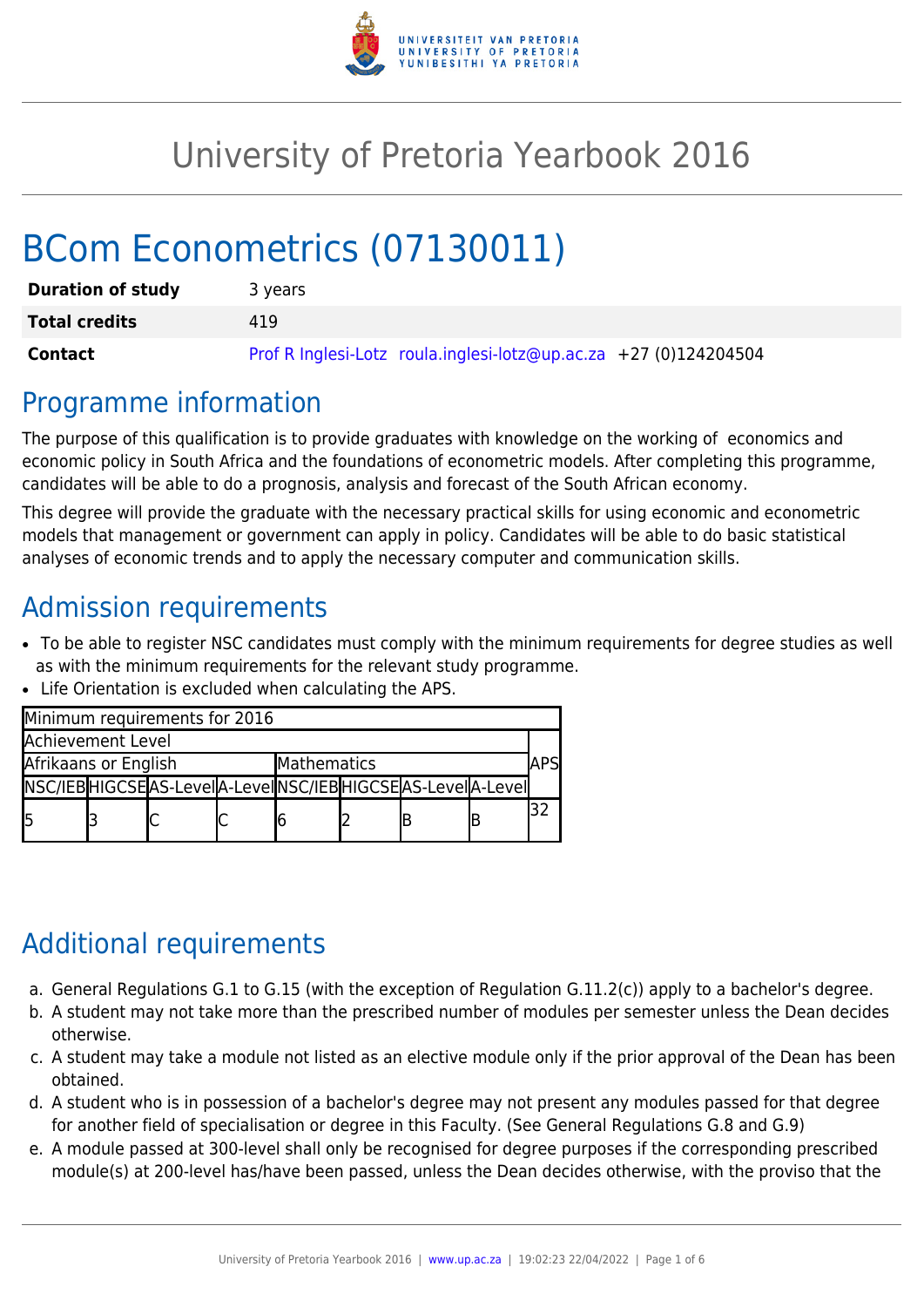

following modules which are offered at 300-level only, are also considered "major subjects": Labour law 311 (ABR 311), Labour relations 320 (ABV 320) and International business management 359 and 369 (OBS 359 and 369); only two 14-week modules, or the equivalent thereof, that are not preceded by the 100- and 200 level modules, may be taken for degree purposes. In other words, at least four 14-week modules must be taken at 300-level that are preceded by the 100- and 200-level, except for modules offered on 200- and 300 level only.

- f. A module already passed may only be repeated with the approval of the Dean.
- g. A module passed may not be taken into account for more than one degree or field of specialisation.
- h. It remains the student's responsibility to ascertain, prior to registration, whether all the modules he/she intends taking can be accommodated in the class, test and examination timetables.
- i. The Faculty of Economic and Management Sciences supports an outcomes-based education system and places a high premium on the development of specific academic competences. Class attendance in all modules and for the full duration of all programmes is therefore compulsory for all students.
- j. The Dean has the right of authorisation regarding matters not provided for in the General Regulations or the Faculty Regulations.

# Other programme-specific information

#### **Note: See the alphabetical list of modules for prerequisites of all modules.**

# FRK 122 is a terminating module. Candidates will not be able to continue with Financial accounting in the second or third year.

#### **Specialisation modules:** EKN 310, 320, 314, 325.

#### **"Major subject"**

To be considered a "major subject" the equivalent of four 14-week modules, including two at 300-level, must be passed provided that:

- the following modules which are offered at 300-level only, are also considered "major subjects": Labour law 311 (ABR 311), Labour relations 320 (ABV 320), and International business management 359 and 369 (OBS 359 and 369);
- only two 14-week modules, or the equivalent thereof, that are not preceded by the 100- and 200-level modules, may be taken for degree purposes. In other words, at least four 14-week modules must be taken at 300-level that are preceded by the 100- and 200-level, except for modules offered on 200- and 300-level only.

### Promotion to next study year

According to General Regulation G.3 students have to comply with certain requirements as set by the Faculty Board.

- a. A student must pass at least 4 core semester or 2 core year modules to be admitted to the subsequent year of study.
- b. If a student has passed less than the required minimum of 4 core semester or 2 core year modules, he/she will not be readmitted to the Faculty of Economic and Management Sciences. Such a student may apply in writing to the Faculty's Admissions Committee to be readmitted conditionally – with the proviso that the Admissions Committee may set further conditions with regards to the student's academic progress. The Faculty's Admissions Committee may deny a student's application for readmission.
- c. If a student has been readmitted conditionally, his/her academic progress will be monitored after the first semester examinations to determine whether he/she has complied with the requirements set by the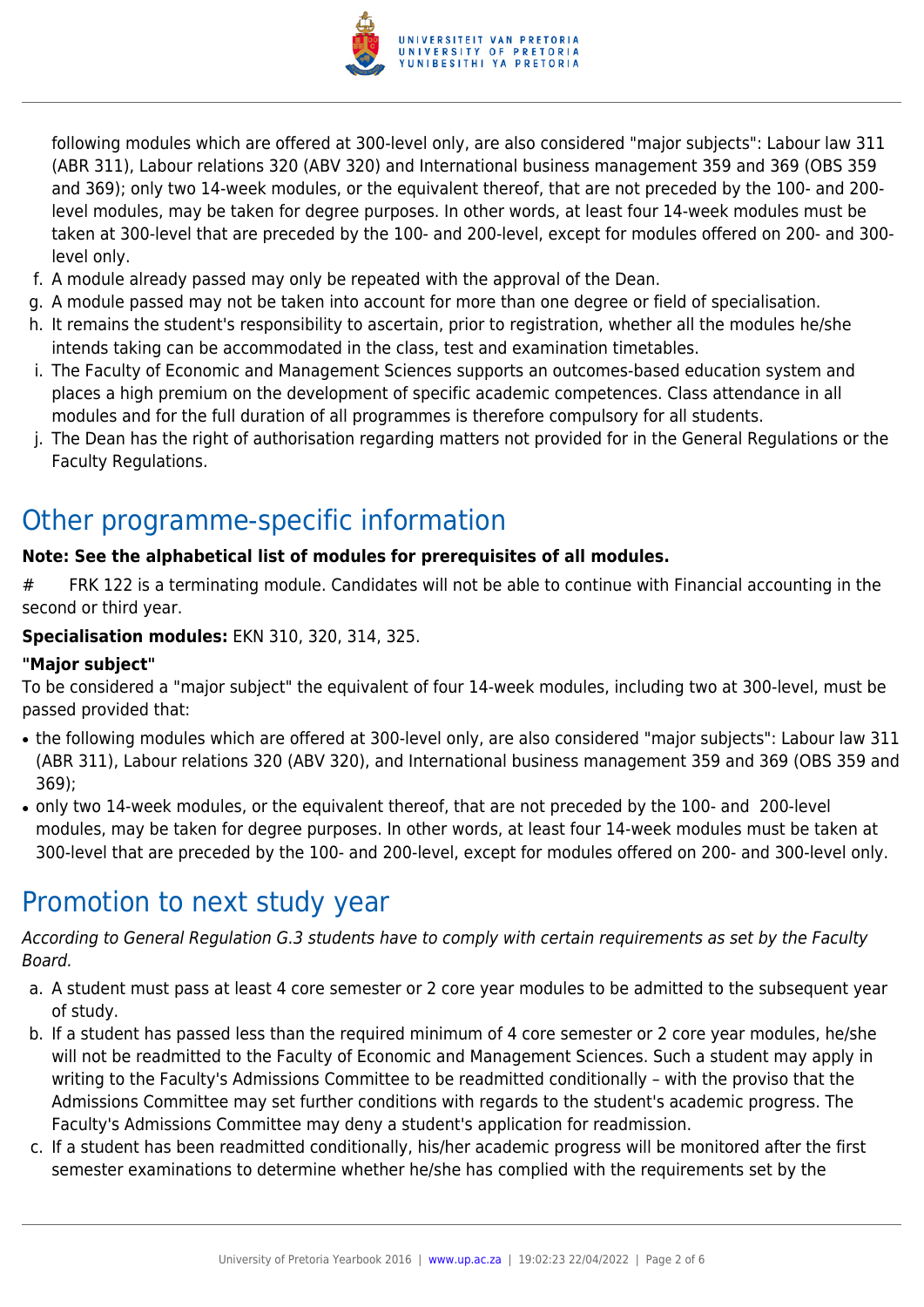

Admissions Committee. If not, his/her studies will be suspended.

- d. A student whose studies have been suspended because of his/her poor academic performance has the right to appeal against the decision of the Faculty's Admissions Committee.
- e. A student may be refused promotion to a subsequent year of study if the prescribed tuition fees are not paid.
- f. A student may be refused admission to the examination, or promotion to a subsequent year of study or promotion in a module (if applicable) if he/ she fails to fulfil the attendance requirements. Class attendance in all modules and for the full duration of all programmes is compulsory for all students.

### Pass with distinction

- a. A degree may be awarded with distinction provided the candidate meets the following criteria:
- i. Completes the degree within three years;
- ii. Obtains a Cumulative Grade Point Average CGPA) of 75%;
- iii. Repeated passed modules will not be considered. The initial pass mark of module will be used when calculating the GPA.
- b. Transferees from other faculties and from other universities who still complete their bachelor degrees (including credits transferred and recognised from the degrees they registered for originally) within three years will be considered as exceptional cases by the Dean.
- c. The GPA will be not be rounded up to a whole number.
- d. Exceptional cases will be considered by the Dean.

## General information

#### **Minimum requirements for bachelor's degrees; semester and year modules; new regulations**

- 1. Students who commenced their studies before 2015 must complete the programme in terms of the curriculum of the year in which they commenced their studies, or in terms of the curriculum of the year in which they switched to their current field of specialisation. Students who prefer to do so may, however, apply to change over to the latest curriculum, but then they should comply with all the requirements thereof and they may not revert to the regulations of an earlier year.
- 2. Students who are registering for a degree programme for the first time in 2015 must take the modules indicated under the particular field of specialisation.

**Please note**: Only two 14-week modules, or the equivalent thereof, that are not preceded by the 100- and 200 level modules, may be taken for degree purposes. In other words, at least four 14-week modules must be taken at 300-level that are preceded by the 100- and 200-level, except for modules offered on 200- and 300-level only. It is thus the responsibility of students to ensure before registration, that their curricula comply with all the requirements of the applicable regulations.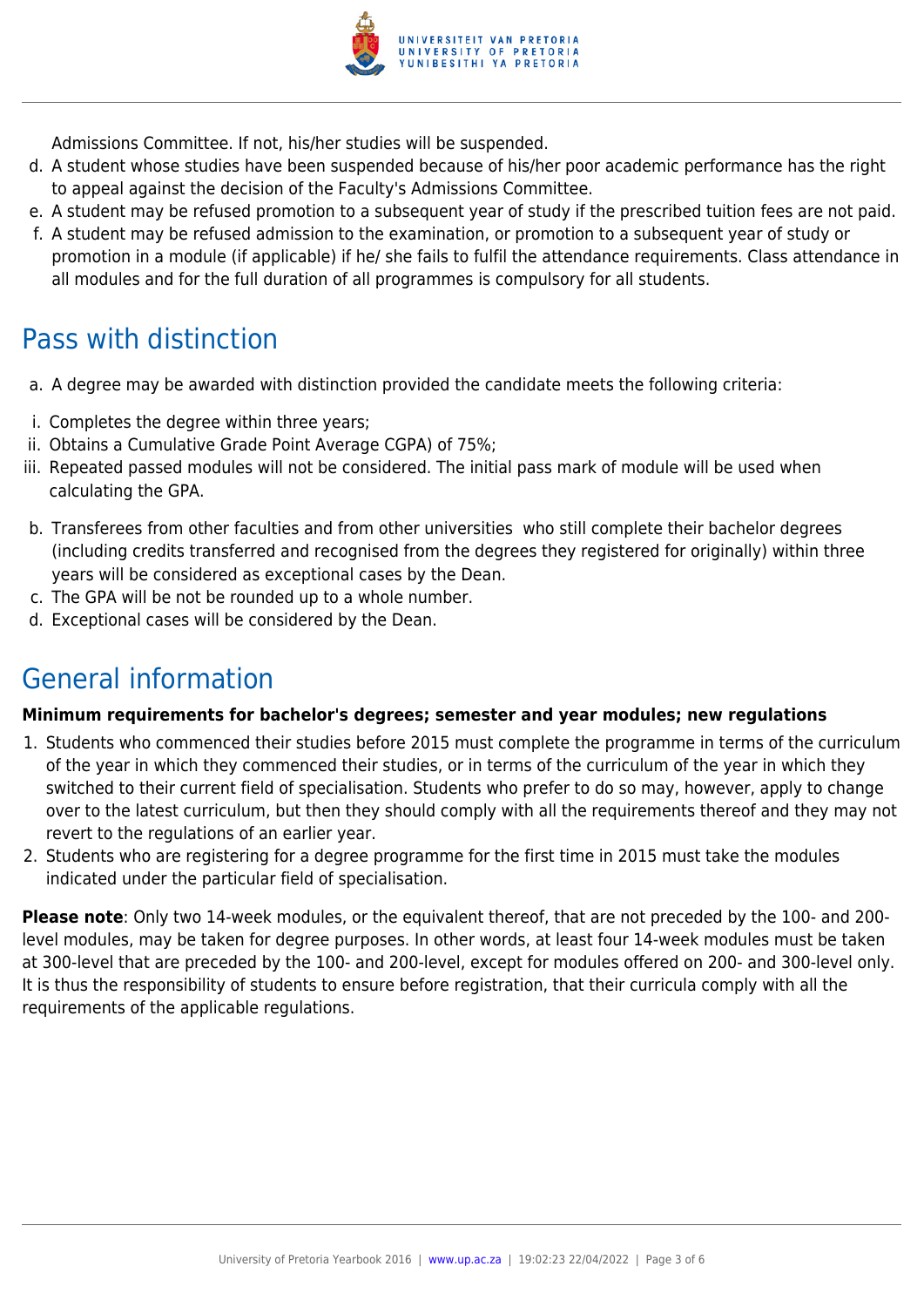

## Curriculum: Year 1

#### **Minimum credits: 153**

### **Fundamental modules**

[Academic information management 101](https://www.up.ac.za/yearbooks/2016/modules/view/AIM 101) (AIM 101) - Credits: 6.00 [Academic literacy for Economic and Management Sciences 124](https://www.up.ac.za/yearbooks/2016/modules/view/ALL 124) (ALL 124) - Credits: 6.00 [Academic orientation 107](https://www.up.ac.za/yearbooks/2016/modules/view/UPO 107) (UPO 107) - Credits: 0.00

### **Core modules**

[Economics 110](https://www.up.ac.za/yearbooks/2016/modules/view/EKN 110) (EKN 110) - Credits: 10.00 [Economics 120](https://www.up.ac.za/yearbooks/2016/modules/view/EKN 120) (EKN 120) - Credits: 10.00 [Financial accounting 111](https://www.up.ac.za/yearbooks/2016/modules/view/FRK 111) (FRK 111) - Credits: 10.00 [Informatics 154](https://www.up.ac.za/yearbooks/2016/modules/view/INF 154) (INF 154) - Credits: 10.00 [Informatics 164](https://www.up.ac.za/yearbooks/2016/modules/view/INF 164) (INF 164) - Credits: 10.00 [Communication management 182](https://www.up.ac.za/yearbooks/2016/modules/view/KOB 182) (KOB 182) - Credits: 5.00 [Business management 114](https://www.up.ac.za/yearbooks/2016/modules/view/OBS 114) (OBS 114) - Credits: 10.00 [Mathematical statistics 111](https://www.up.ac.za/yearbooks/2016/modules/view/WST 111) (WST 111) - Credits: 16.00 [Mathematical statistics 121](https://www.up.ac.za/yearbooks/2016/modules/view/WST 121) (WST 121) - Credits: 16.00 [Calculus 114](https://www.up.ac.za/yearbooks/2016/modules/view/WTW 114) (WTW 114) - Credits: 16.00 [Financial accounting 122](https://www.up.ac.za/yearbooks/2016/modules/view/FRK 122) (FRK 122) - Credits: 12.00 [Mathematics 124](https://www.up.ac.za/yearbooks/2016/modules/view/WTW 124) (WTW 124) - Credits: 16.00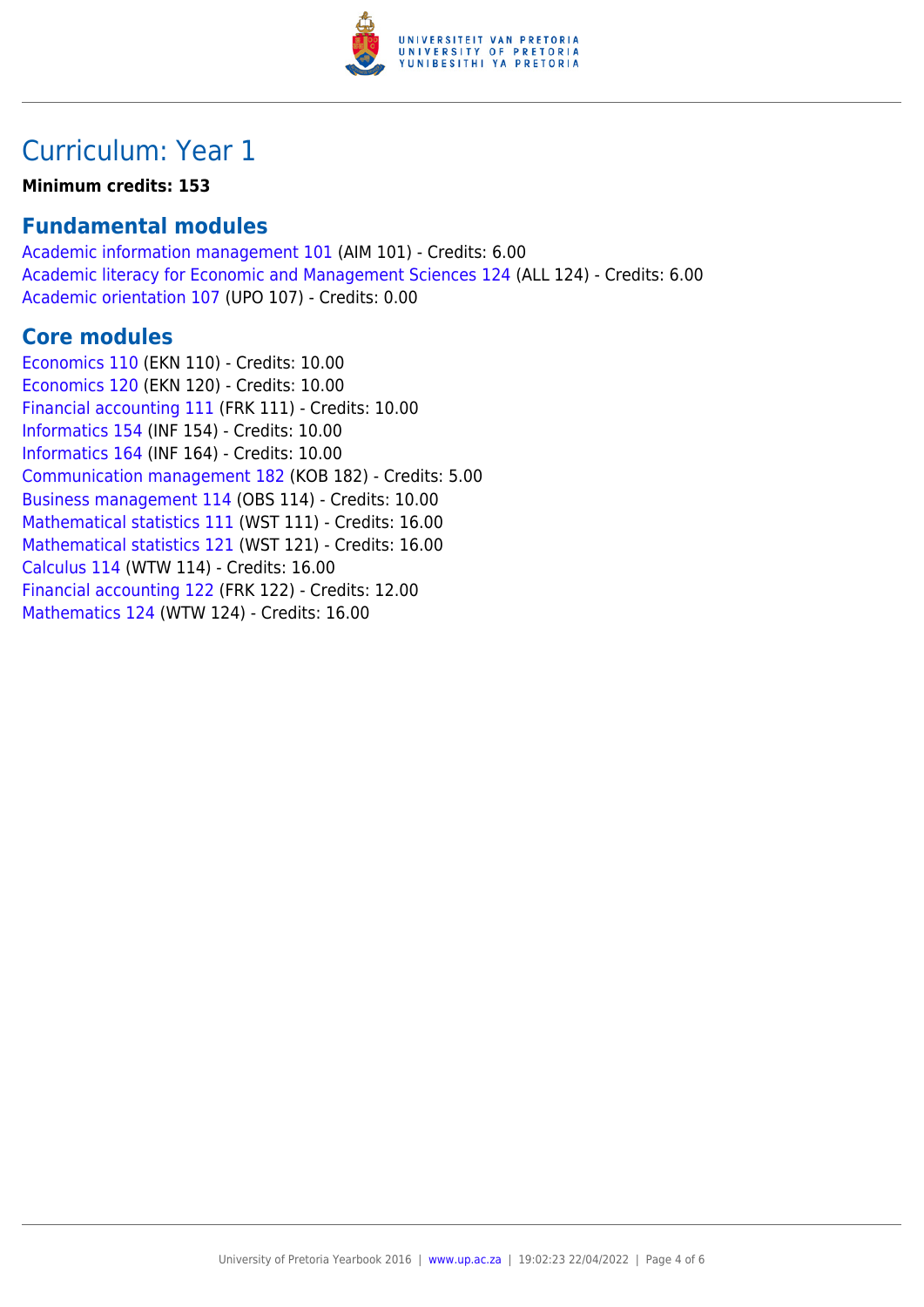

### Curriculum: Year 2

#### **Minimum credits: 136**

### **Core modules**

[Economics 214](https://www.up.ac.za/yearbooks/2016/modules/view/EKN 214) (EKN 214) - Credits: 16.00 [Economics 224](https://www.up.ac.za/yearbooks/2016/modules/view/EKN 224) (EKN 224) - Credits: 16.00 [Mathematical statistics 211](https://www.up.ac.za/yearbooks/2016/modules/view/WST 211) (WST 211) - Credits: 24.00 [Mathematical statistics 221](https://www.up.ac.za/yearbooks/2016/modules/view/WST 221) (WST 221) - Credits: 24.00 [Linear algebra 211](https://www.up.ac.za/yearbooks/2016/modules/view/WTW 211) (WTW 211) - Credits: 12.00 [Calculus 218](https://www.up.ac.za/yearbooks/2016/modules/view/WTW 218) (WTW 218) - Credits: 12.00 [Economics 234](https://www.up.ac.za/yearbooks/2016/modules/view/EKN 234) (EKN 234) - Credits: 16.00 [Economics 244](https://www.up.ac.za/yearbooks/2016/modules/view/EKN 244) (EKN 244) - Credits: 16.00